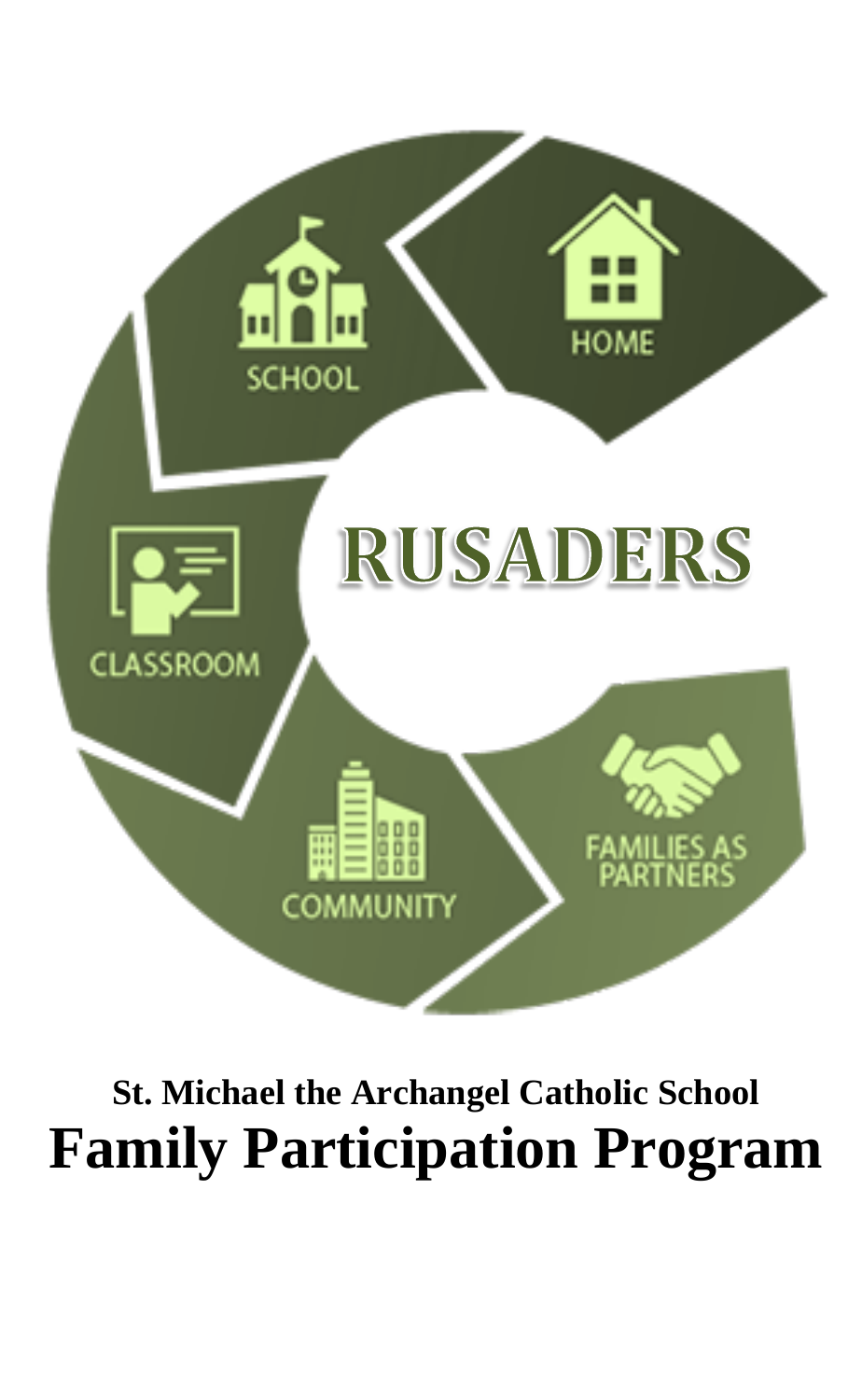

FPP hours may be served in the school year during the period of August 20, 2018 through May 1, 2019. The requirement for every family is to provide **20 hours** of service to St. Michael the Archangel Catholic School.

Check the option you're completing:

- $\Box$  We are committed to serving the 20 hours required for the school year.
- We will pay the required 20 hours in full (\$200.00).

Families unable to complete those hours will be assessed \$20 per hour NOT served. Service hours must be completed or paid before May 1, 2019.

The FPP Book must be turned in to the front office by **May 6, 2019**. Hours must be stamped as approved by the Room Parent/ Member Assigned. A \$50 penalty will be charged for FPP Books turned in after May  $6<sup>th</sup>$ .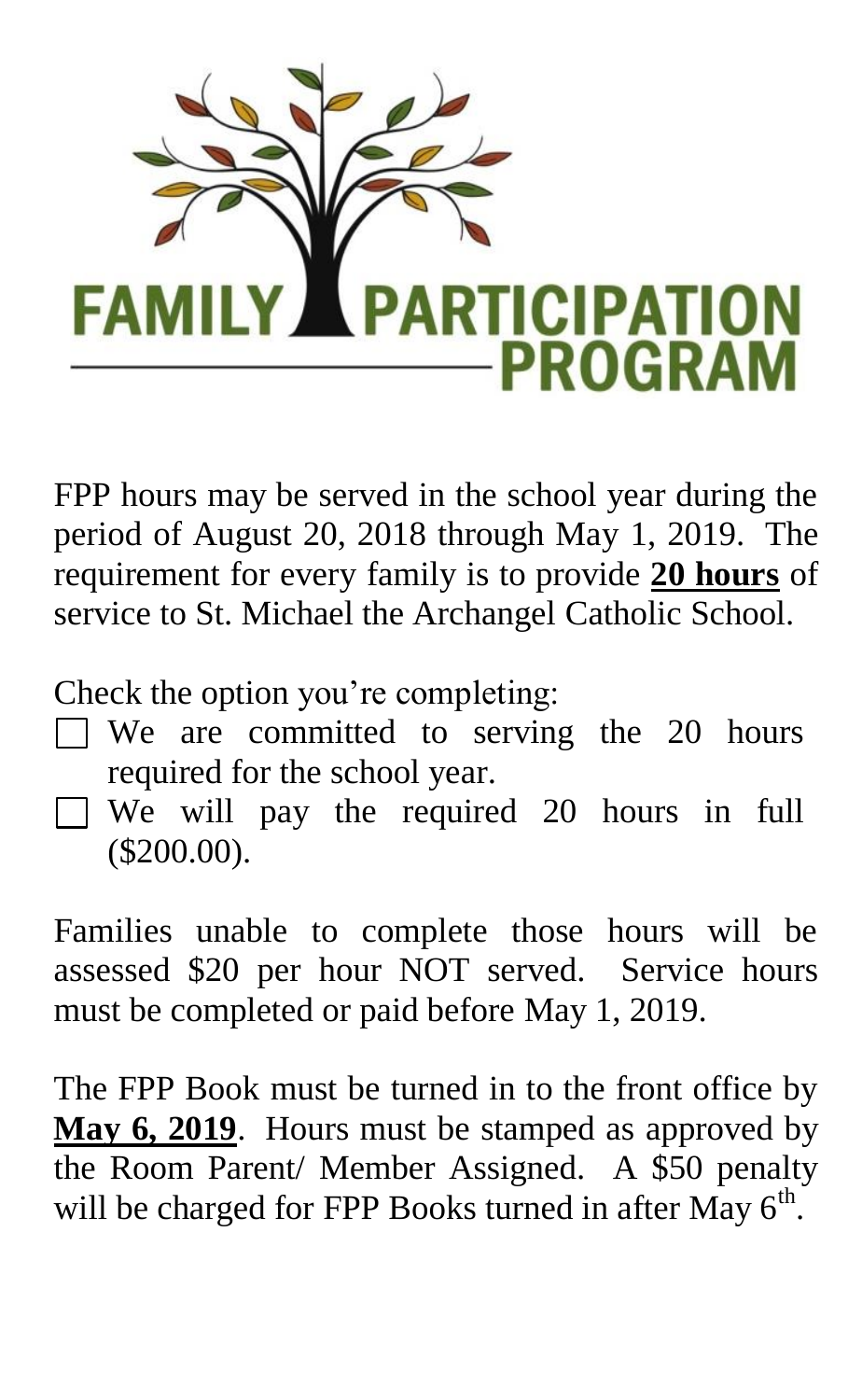

|                     | Grade: Teacher: Team Contract Contract Contract Contract Contract Contract Contract Contract Contract Contract Contract Contract Contract Contract Contract Contract Contract Contract Contract Contract Contract Contract Con |                                                                                                                                                                                                                                      |
|---------------------|--------------------------------------------------------------------------------------------------------------------------------------------------------------------------------------------------------------------------------|--------------------------------------------------------------------------------------------------------------------------------------------------------------------------------------------------------------------------------------|
|                     | <b>Other Students Attending the School:</b>                                                                                                                                                                                    |                                                                                                                                                                                                                                      |
| <b>Student Name</b> |                                                                                                                                                                                                                                | Grade                                                                                                                                                                                                                                |
|                     | $\frac{1}{\sqrt{1-\frac{1}{2}}\left(1-\frac{1}{2}\right)}$                                                                                                                                                                     | <u>and the state of the state of the state</u>                                                                                                                                                                                       |
|                     | $\frac{2}{\sqrt{2}}$                                                                                                                                                                                                           | <u>and the state of the state of the state of the state of the state of the state of the state of the state of the state of the state of the state of the state of the state of the state of the state of the state of the state</u> |
|                     | $\frac{3}{\sqrt{2}}$                                                                                                                                                                                                           | the contract of the contract of the contract of the                                                                                                                                                                                  |
| 4                   | <u> 1989 - Johann Barbara, martxa alemaniar a</u>                                                                                                                                                                              | <u> The Communication of the Communication</u>                                                                                                                                                                                       |
| <b>Parent Name:</b> |                                                                                                                                                                                                                                |                                                                                                                                                                                                                                      |
|                     |                                                                                                                                                                                                                                |                                                                                                                                                                                                                                      |
|                     |                                                                                                                                                                                                                                |                                                                                                                                                                                                                                      |
|                     |                                                                                                                                                                                                                                |                                                                                                                                                                                                                                      |

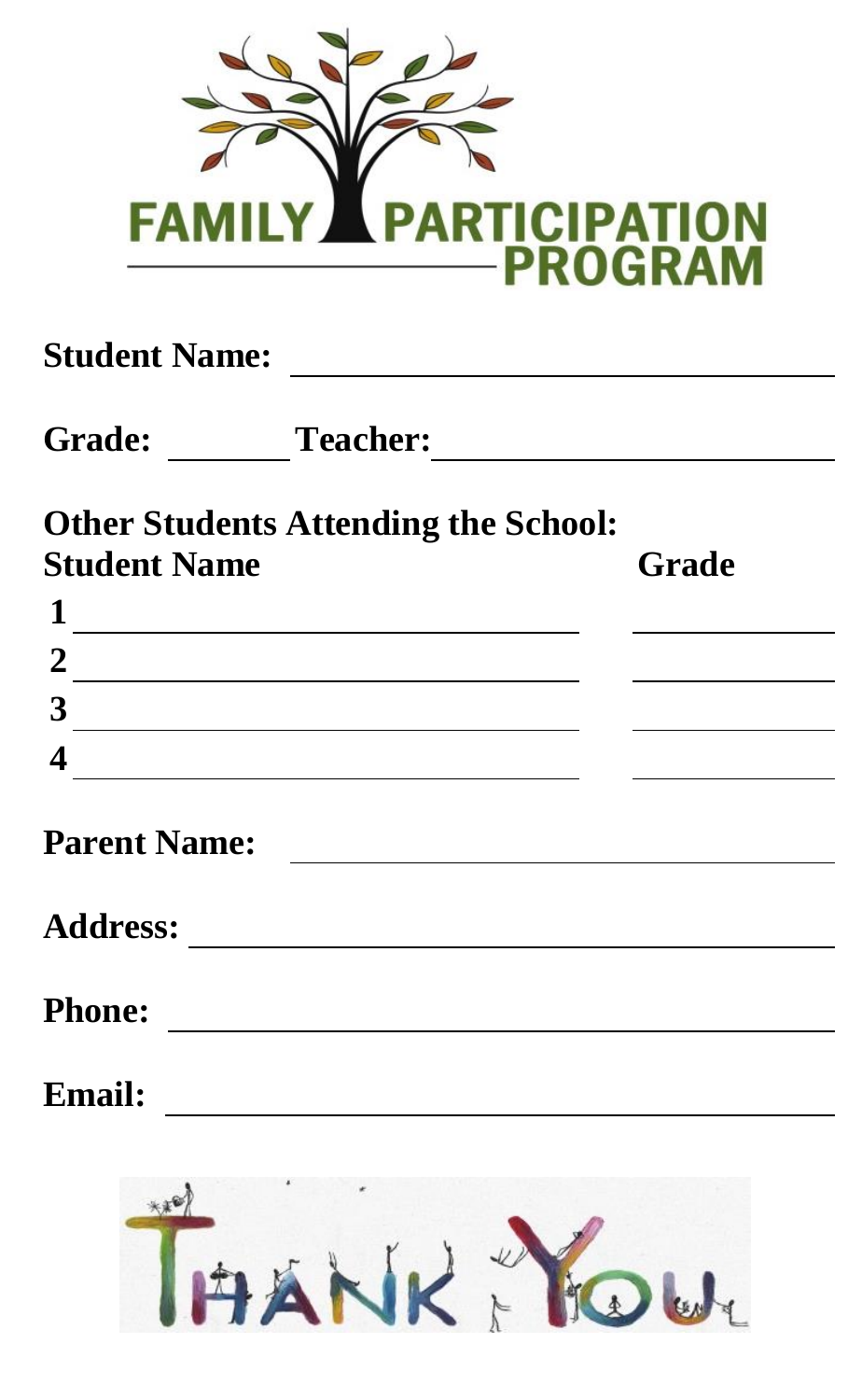

(V) = Indicates Virtus and Fingerprints are required.

| Hours: |                                    |
|--------|------------------------------------|
|        | <b>Activity: Orientation Night</b> |

|       | Catalog Fundraiser<br>Activity: (\$20 minimum purchase) |  |
|-------|---------------------------------------------------------|--|
| Date: | <b>Hours:</b>                                           |  |

|                | Hispanic Show Student<br>Activity: Participation (1 per family) |  |
|----------------|-----------------------------------------------------------------|--|
| Date: 10/13/18 | Hours:                                                          |  |

| Activity: Hispanic Show One-Paid Ticket |               |  |
|-----------------------------------------|---------------|--|
| Date: $10/13/18$                        | <b>Hours:</b> |  |
|                                         |               |  |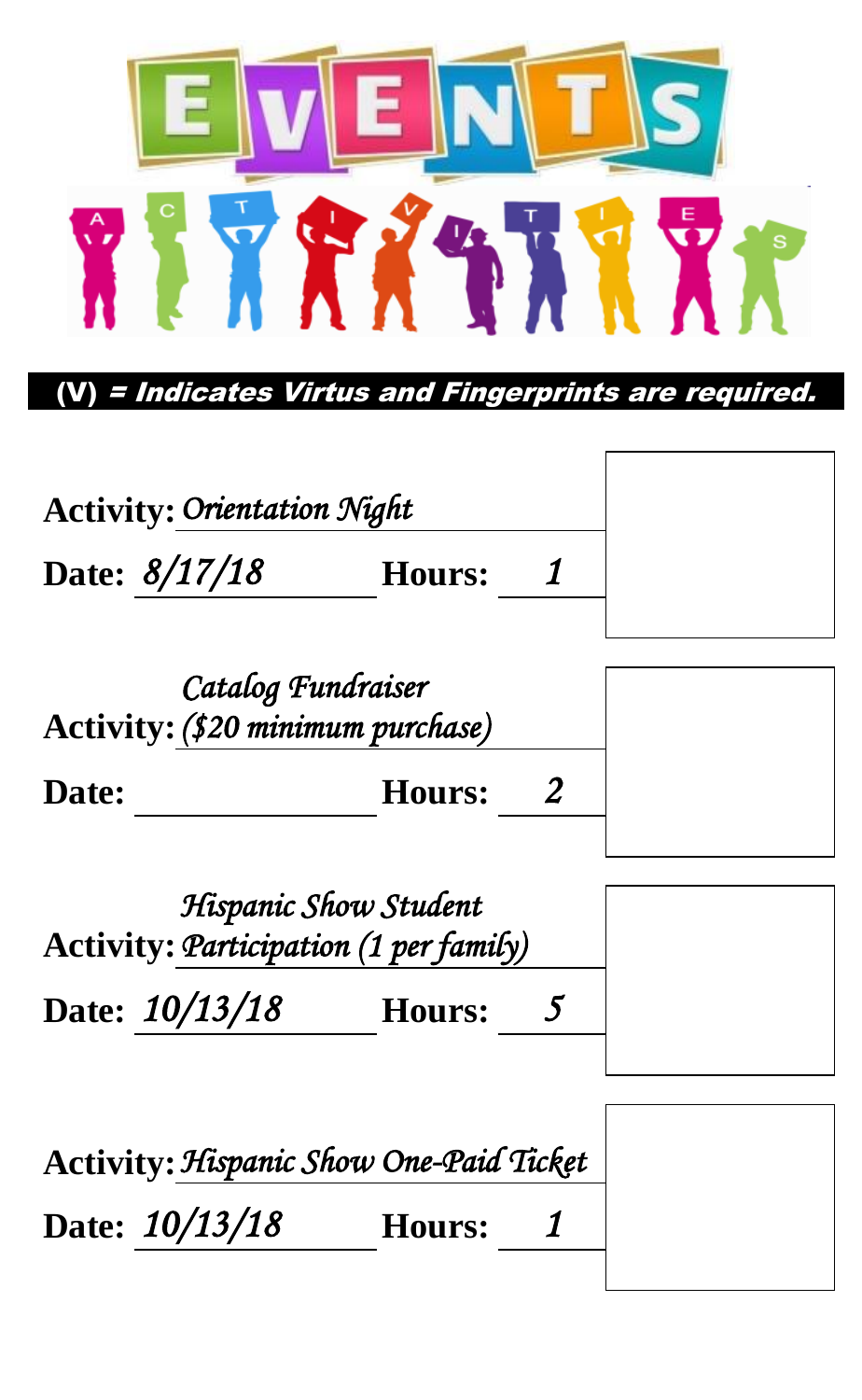|                                                                      | Hispanic Show Drink                           |  |
|----------------------------------------------------------------------|-----------------------------------------------|--|
| <b>Activity: Donations (\$10 minimum)</b>                            |                                               |  |
| Date:                                                                | 1<br><b>Hours:</b>                            |  |
| <b>Activity: Donations (\$10 minimum)</b>                            | Hispanic Show Dessert                         |  |
| Date:                                                                | 1<br><b>Hours:</b>                            |  |
| <b>Activity: Halloween Trunk or Treat</b><br>Date: $10/31/18$ Hours: | 5                                             |  |
| Activity: (\$10 minimum)                                             | Halloween Candy Donation                      |  |
| Date:                                                                | 1<br><b>Hours:</b>                            |  |
| Date: $10/26/18$ Hours:                                              | Activity: Report Card Night (1stQuarter)<br>1 |  |
| <b>Activity: Participation</b>                                       | Thanksgiving Luncheon Parent                  |  |
| Date:                                                                | 1<br><b>Hours:</b>                            |  |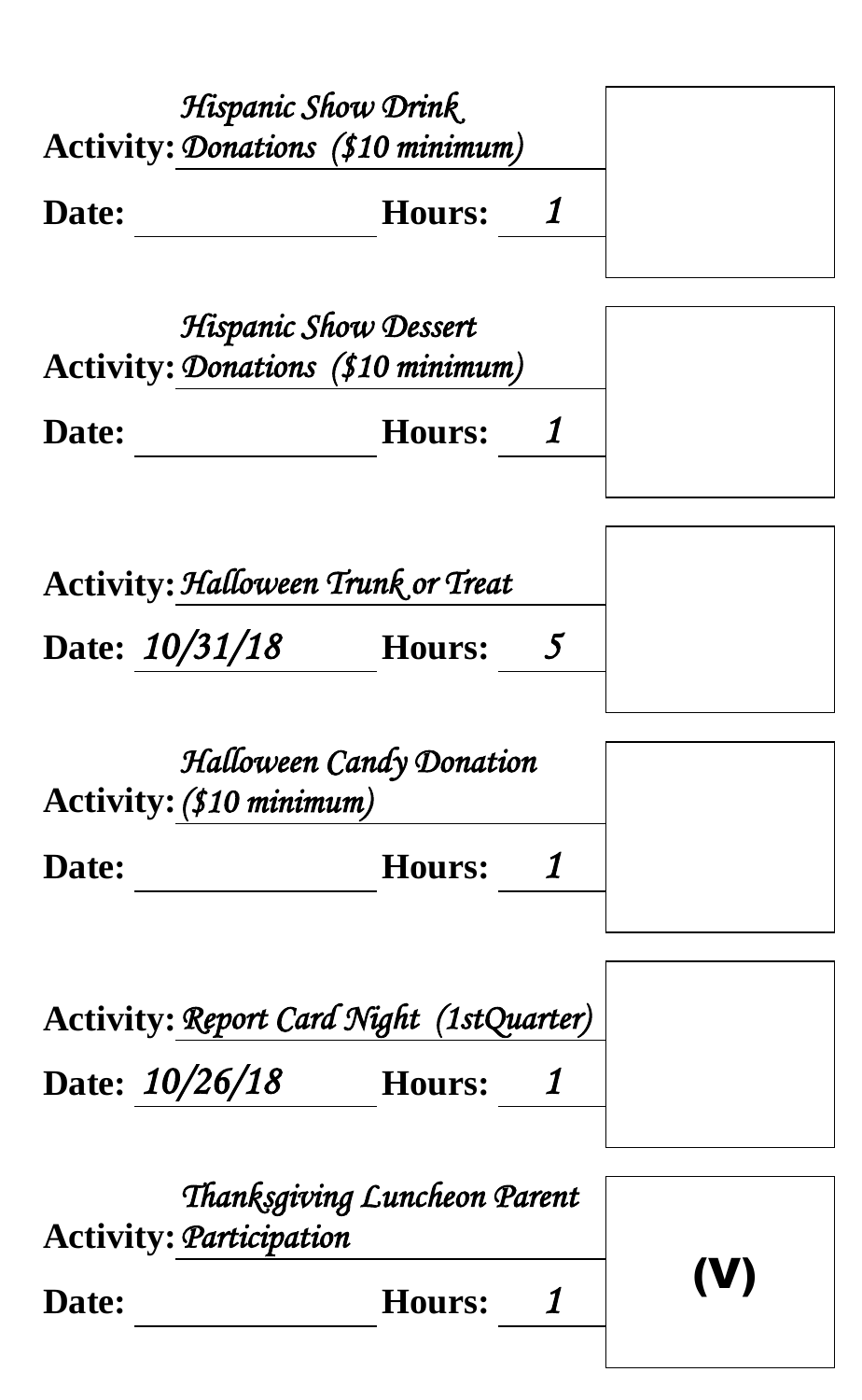| Christmas Show Student<br>Activity: Participation (1 per family)<br>Date: $12/1/18$ | <b>Hours:</b> | 5              |  |
|-------------------------------------------------------------------------------------|---------------|----------------|--|
| Christmas Show One-Paid<br>Activity: Ticket<br>Date: 12/1/18 Hours:                 |               | 1              |  |
| Christmas Show Drink<br><b>Activity: Donations (\$10 minimum)</b><br>Date:          | <b>Hours:</b> | 1              |  |
| Christmas Show Dessert<br><b>Activity: Donations (\$10 minimum)</b>                 |               |                |  |
| Date:                                                                               | <b>Hours:</b> | 1              |  |
| <b>Activity: Advent Blessing</b>                                                    |               |                |  |
| Date: 12/6/18                                                                       | <b>Hours:</b> | $\overline{2}$ |  |
| Chocolate Fundraiser<br>Activity: (Minimum of 1 box)                                |               |                |  |
| Date:                                                                               | Hours:        | 1              |  |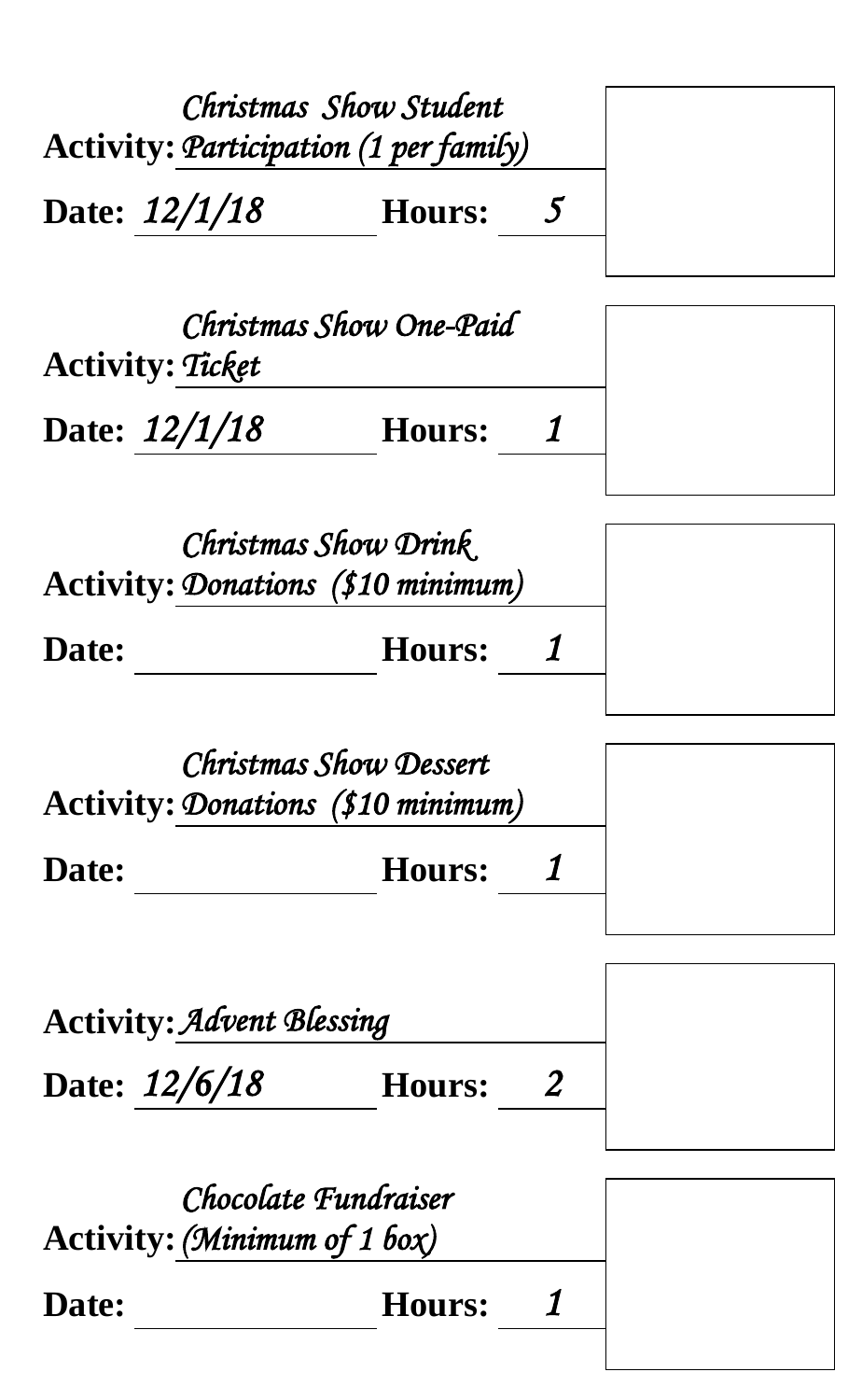| Activity: Report Card Night (2nd Quarter)                                                       |     |
|-------------------------------------------------------------------------------------------------|-----|
| Date: 1/18/19   Hours: 1                                                                        |     |
|                                                                                                 |     |
| <b>Activity: Mike Olympics</b>                                                                  |     |
| Date: 1/30/19 Hours: 5                                                                          | (V) |
|                                                                                                 |     |
| Activity: Report Card Night (3rd Quarter)                                                       |     |
| Date: $3/22/19$ Hours: 1                                                                        |     |
| Easter Egg Hunt Parent<br>Activity: Participation (PK-3rd Grade)<br>Date: $4/16/18$ Hours:<br>1 |     |
|                                                                                                 |     |
| Easter Candy-Filled Eggs<br><b>Activity: Donations</b>                                          |     |
| Date:<br><b>Hours:</b><br>1                                                                     |     |
|                                                                                                 |     |
| <b>Activity:</b>                                                                                |     |
| <b>Hours:</b><br>Date:                                                                          |     |